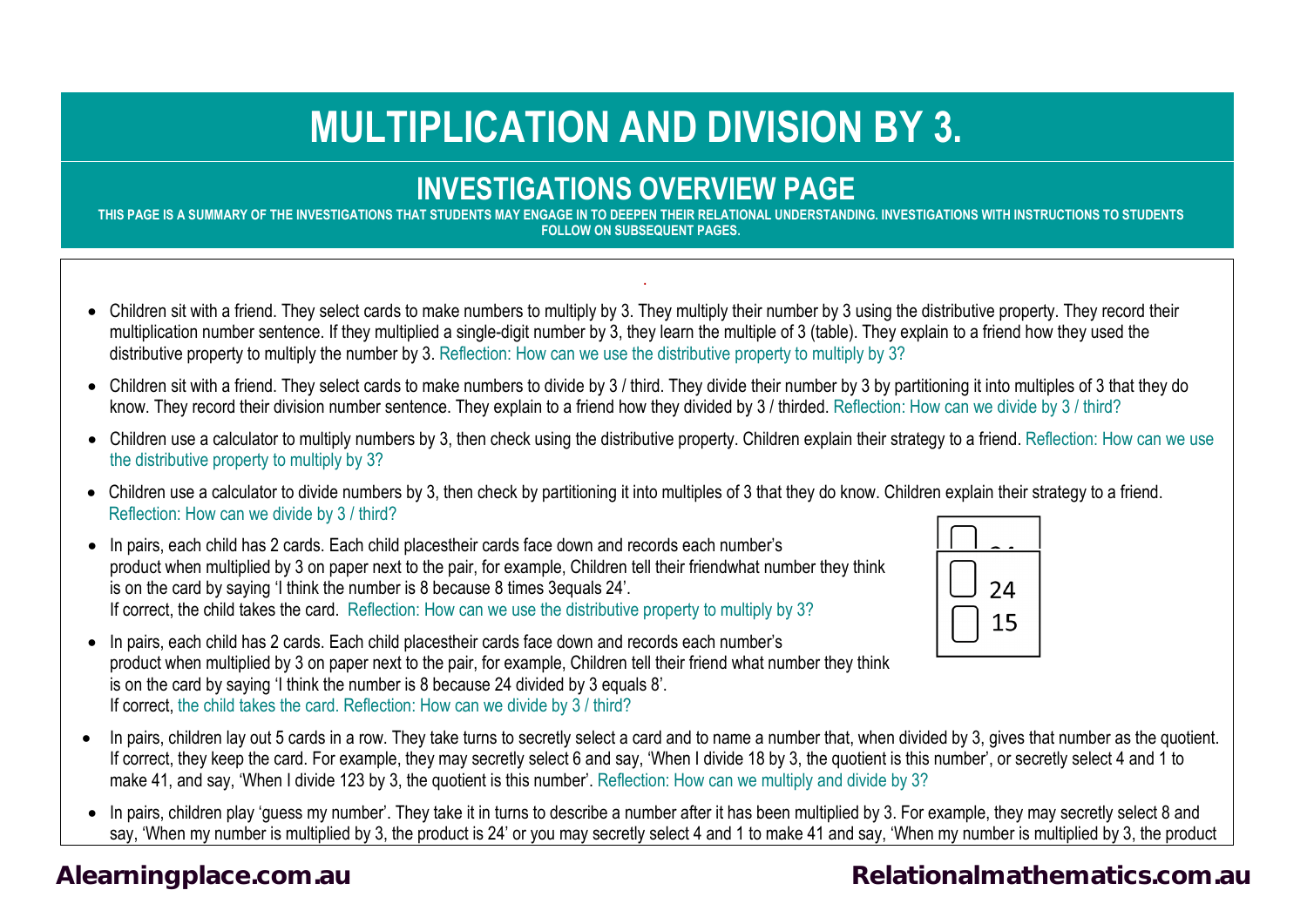is 123' Reflection: How can we multiply and divide by 3?

- Children flip cards to make single-digit numbers to multiply by 3. They record the multiplication number sentence. They use the commutative property to record another multiplication sentence. They then use the inverse relationship between multiplication and division to record 2 division number sentences. For example, they flip 6 and record 6 x 3 = 18 and 3 x 6 = 18. They then record 18  $\div$  3 = 6 and 18  $\div$  6 = 3. Reflection: How can we multiply and divide by 3?
- Children have a multiplication by single-digit numbers array and use it to recall multiples of 4 through properties and relationships. This includes seeing the number of rows and the number in each row multiplicatively, and breaking the number of rows into smaller numbers of rows to allow for subitising. For example, 3 x 6 could be represented using 2 sheets of card, to allow children to subitise, 3 rows of 3 plus 3 rows of 3, and to see 3 x 6 commutatively as 6 x 3.



NB: This array replaces the traditional multiplication table chart where products are in the place of the dots.

Any multiplication table charts with products listed actually ensure children don't learn to recall single-digit multiplication because it is easier to look at the product on the chart than to use properties and relationships to work out a single-digit multiplication. Reflection: How can we multiply and divide by 3?

• To focus on learning multiples of 3 (tables)**,**children flip cards one at a time and name the product when the number is multiplied by 3. If the child knows the product when multiplied by 3 efficiently (quite quickly, and without much conscious thought), they place the card in the 'know' pile. If the child does not know the product when multiplied by 3 efficiently, they place the card in the 'learn' pile.

Once they have 2 cards with different numbers in the 'learn' pile, the child stops flipping cards.

They look at the numbers that they cannot yet multiply by 3, and consider some strategies to assist them to efficiently multiply the number by 3.

If they cannot think of any strategies themselves, they ask their classmates in either a structured sharing session, or while investigating multiplying and dividing by 3.

They record the multiplication facts, and related division facts, for example,

 $6 \times 3 = 18$   $3 \times 6 = 18$  $18 \div 3 = 6$   $18 \div 6 = 3$ Reflection: How can we multiply and divide by 3?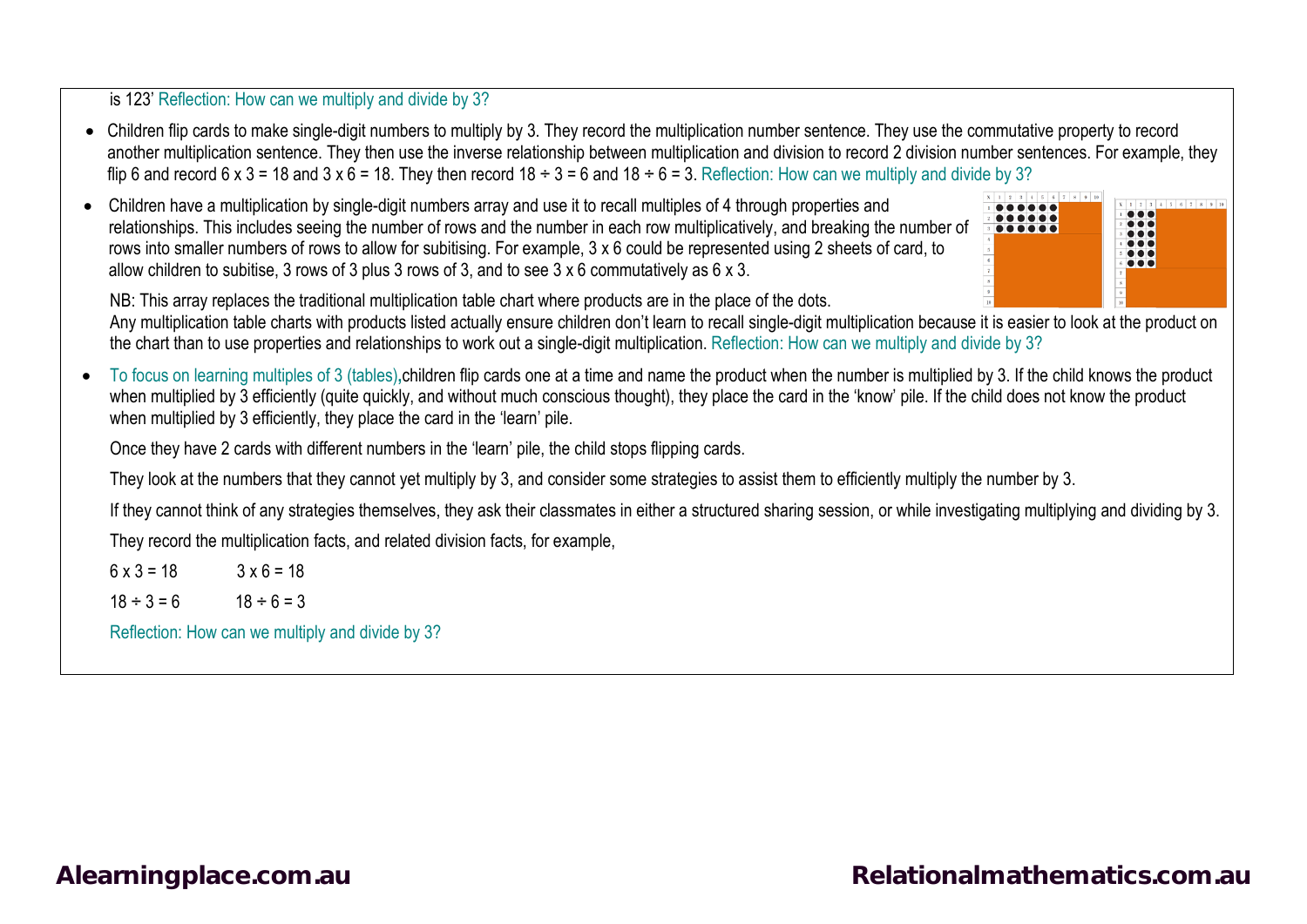Select cards to make a number to multiply by 3, for example, Multiply the number by 3 using the distributive property, for example,

$$
\begin{array}{c}\n\overline{\mathbf{a}} & \mathbf{a} \\
\overline{\mathbf{a}} & \mathbf{a} \\
\overline{\mathbf{a}} & \mathbf{a} \\
\overline{\mathbf{a}} & \mathbf{a} \\
\overline{\mathbf{a}} & \mathbf{a} \\
\overline{\mathbf{a}} & \mathbf{a} \\
\overline{\mathbf{a}} & \mathbf{a} \\
\overline{\mathbf{a}} & \mathbf{a} \\
\overline{\mathbf{a}} & \mathbf{a} \\
\overline{\mathbf{a}} & \mathbf{a} \\
\overline{\mathbf{a}} & \mathbf{a} \\
\overline{\mathbf{a}} & \mathbf{a} \\
\overline{\mathbf{a}} & \mathbf{a} \\
\overline{\mathbf{a}} & \mathbf{a} \\
\overline{\mathbf{a}} & \mathbf{a} \\
\overline{\mathbf{a}} & \mathbf{a} \\
\overline{\mathbf{a}} & \mathbf{a} \\
\overline{\mathbf{a}} & \mathbf{a} \\
\overline{\mathbf{a}} & \mathbf{a} \\
\overline{\mathbf{a}} & \mathbf{a} \\
\overline{\mathbf{a}} & \mathbf{a} \\
\overline{\mathbf{a}} & \mathbf{a} \\
\overline{\mathbf{a}} & \mathbf{a} \\
\overline{\mathbf{a}} & \mathbf{a} \\
\overline{\mathbf{a}} & \mathbf{a} \\
\overline{\mathbf{a}} & \mathbf{a} \\
\overline{\mathbf{a}} & \mathbf{a} \\
\overline{\mathbf{a}} & \mathbf{a} \\
\overline{\mathbf{a}} & \mathbf{a} \\
\overline{\mathbf{a}} & \mathbf{a} \\
\overline{\mathbf{a}} & \mathbf{a} \\
\overline{\mathbf{a}} & \mathbf{a} \\
\overline{\mathbf{a}} & \mathbf{a} \\
\overline{\mathbf{a}} & \mathbf{a} \\
\overline{\mathbf{a}} & \mathbf{a} \\
\overline{\mathbf{a}} & \mathbf{a} \\
\overline{\mathbf{a}} & \mathbf{a} \\
\overline{\mathbf{a}} & \mathbf{a} \\
\overline{\mathbf{a}} & \mathbf{a} \\
\overline{\mathbf{a}} & \mathbf{a} \\
\overline{\mathbf{a}} & \mathbf{a} \\
\overline{\mathbf{a}} & \mathbf{a} \\
\overline{\mathbf{a}} & \mathbf{a} \\
\overline{\mathbf{a}} & \mathbf{a} \\
\overline{\
$$

$$
3 \times 7 = 21
$$
  
\n
$$
5 + 2
$$
  
\n
$$
3 \times 5 = 15
$$
  
\n
$$
3 \times 2 = 6
$$
  
\n
$$
15 + 6 = 21
$$

Record the product, for example,  $3 \times 7 = 21$ 

If you multiplied a single-digit number by 3, learn the multiple of 3 (table).

Explain to a friend how you used the distributive property to multiply the number by 3.

Reflection: How can we use the distributive property to multiply by 3?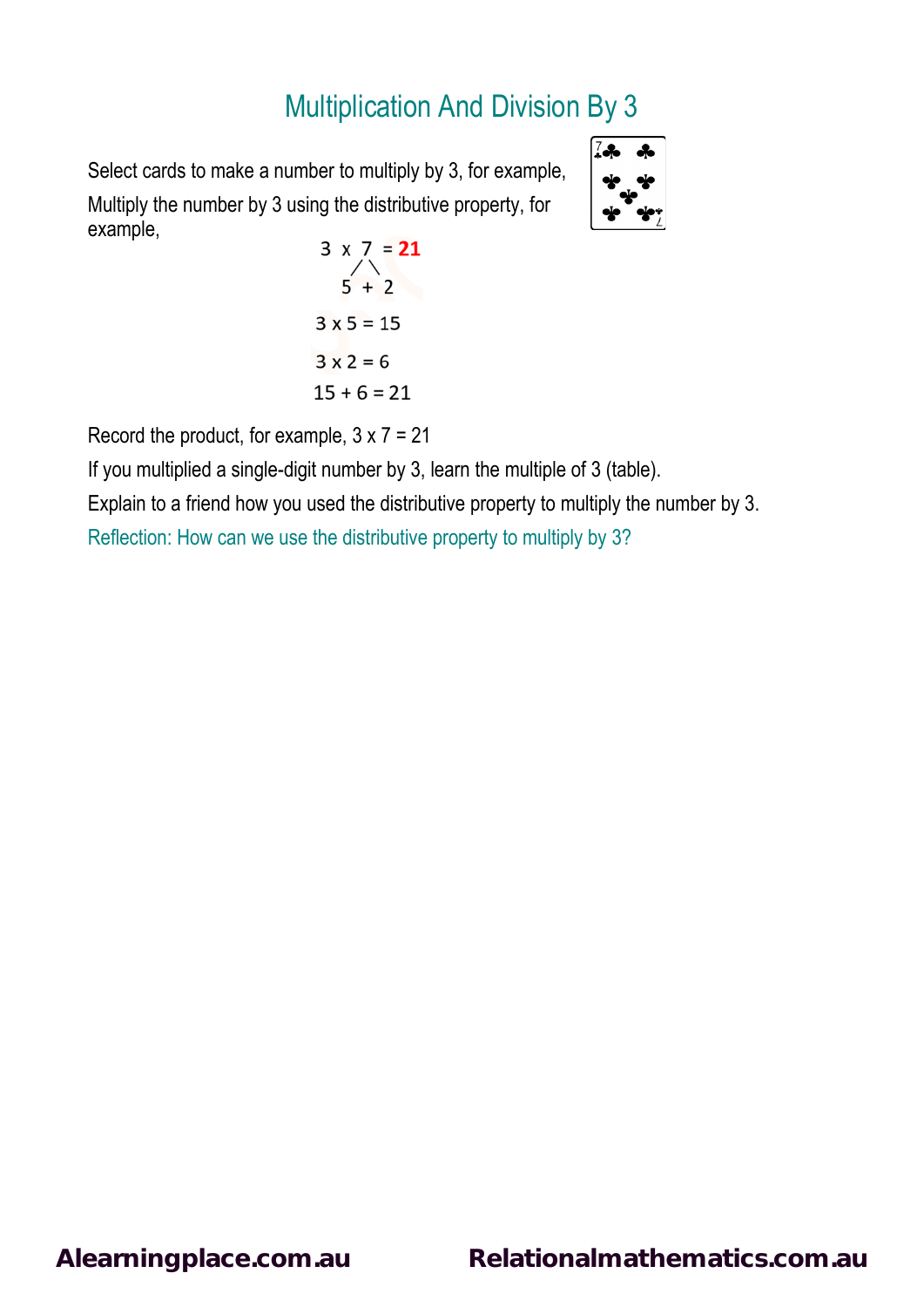Select cards to make a number to divide by 3 / third, for example,



Divide your number by 3 by partitioning it into multiples of 3 that you do know, for example,

| $15 \div 3 = 5$<br>$9 + 6$<br>$9 \div 3 = 3$ | $\frac{1}{3}$ of 15 = 5<br>$9 + 6$<br>$\frac{1}{2}$ of 9 = 3 |             |             | $16 \div 3 = 5 \text{ r1 } \frac{1}{2}$ of $16 = 5 \text{ r1}$ |
|----------------------------------------------|--------------------------------------------------------------|-------------|-------------|----------------------------------------------------------------|
| $6 ÷ 3 = 2$                                  | $\frac{1}{2}$ of 6 = 2                                       |             | $9 ÷ 3 = 3$ | $\frac{1}{2}$ of 9 = 3                                         |
| $3 + 2 = 5$                                  |                                                              |             | $6 ÷ 3 = 2$ | $\frac{1}{2}$ of 6 = 2                                         |
|                                              |                                                              | $3 + 2 = 5$ |             |                                                                |

Record the quotient.

Explain to a friend how you divided by 3 / thirded.

Reflection: How can we divide by 3 / third?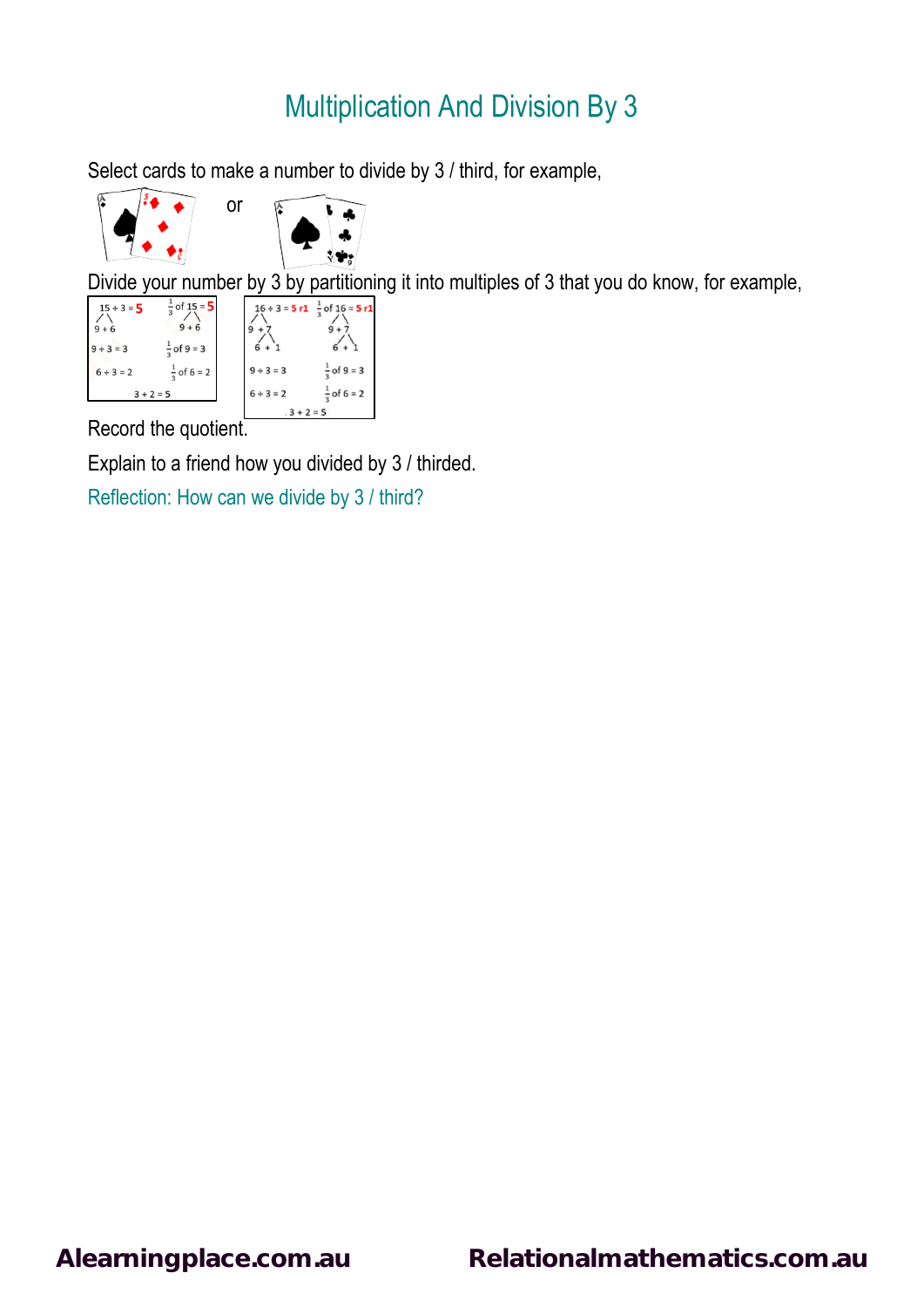Use a calculator to multiply numbers by 3.

Check using the distributive property.

Explain your strategy to a friend.

Reflection: How can we use the distributive property to multiply by 3?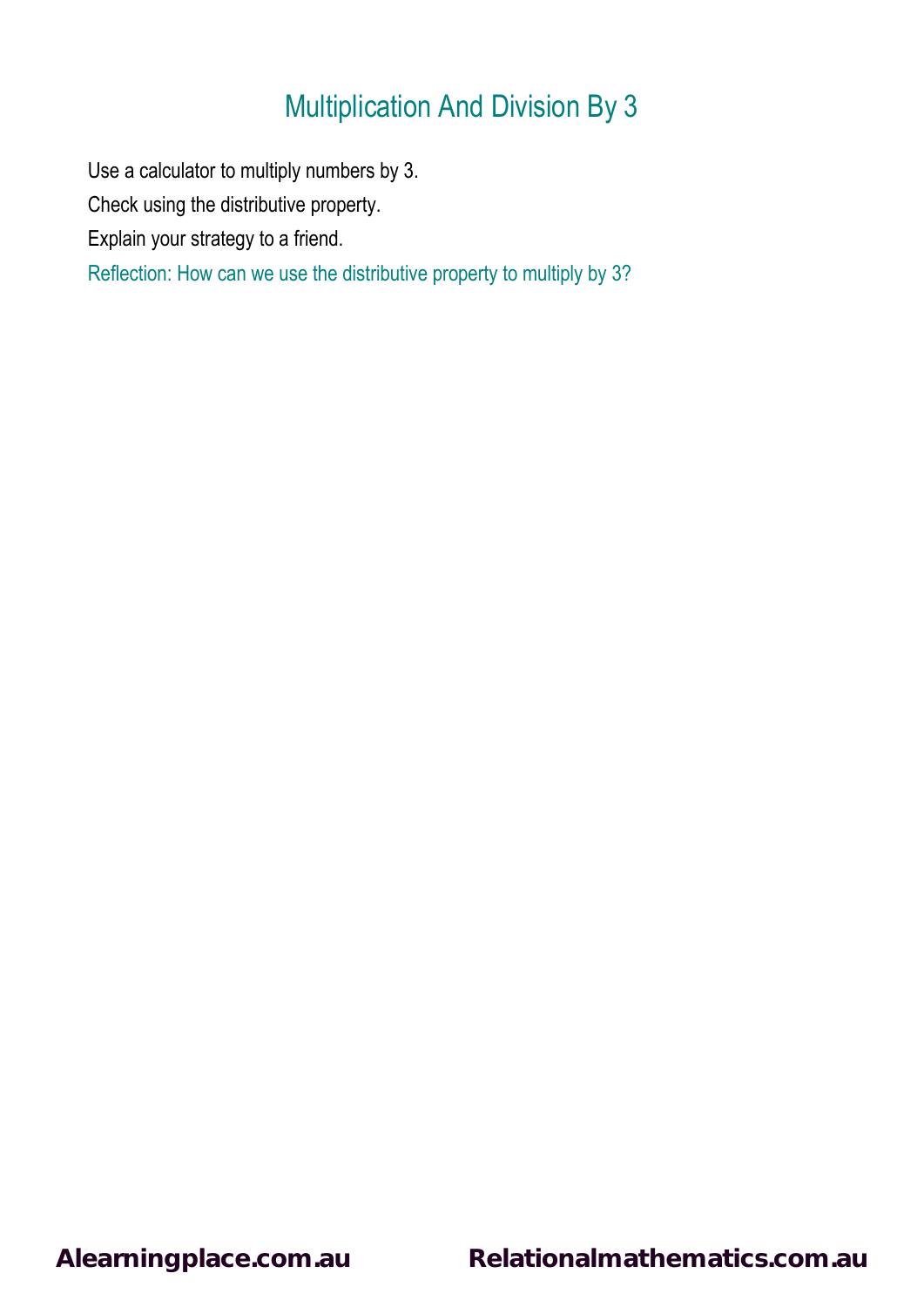Use a calculator to divide numbers by 3 / third. Check by partitioning into multiples of 3 that you know. Explain your strategy to a friend. Reflection: How can we divide by 3 / third?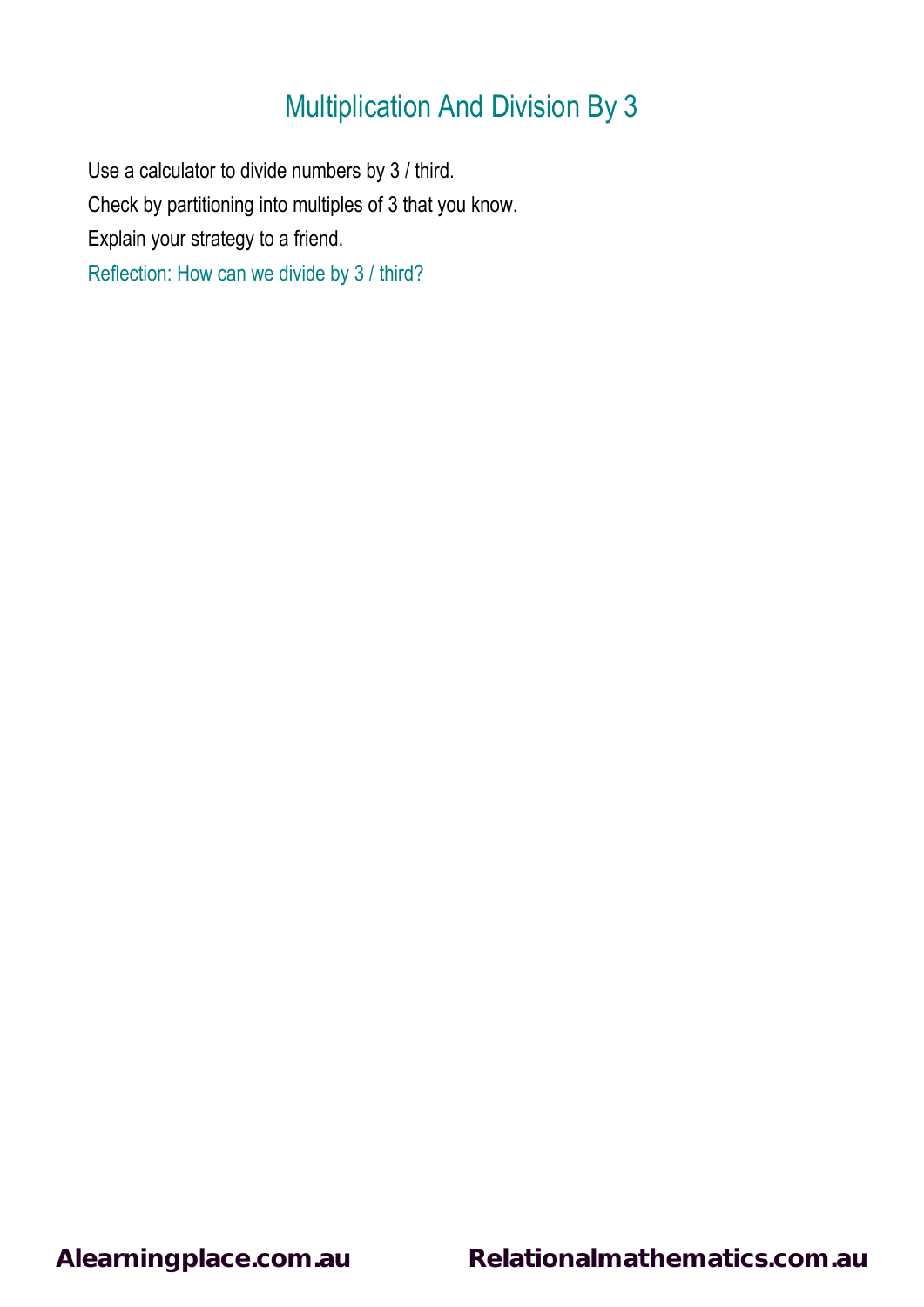.

Sit with a friend.

Each of you has 2 cards.

Places your cards face down and record each number's product when multiplied by 3, on paper next to the card, for example,



Take turns to tell your friend what number you think is on each card, explaining using multiplication, by saying 'I think the number on the card is 8 because 3 times 8 equals 24'.

If correct, you take the card.

Reflection: How can we use the distributive property to multiply by 3?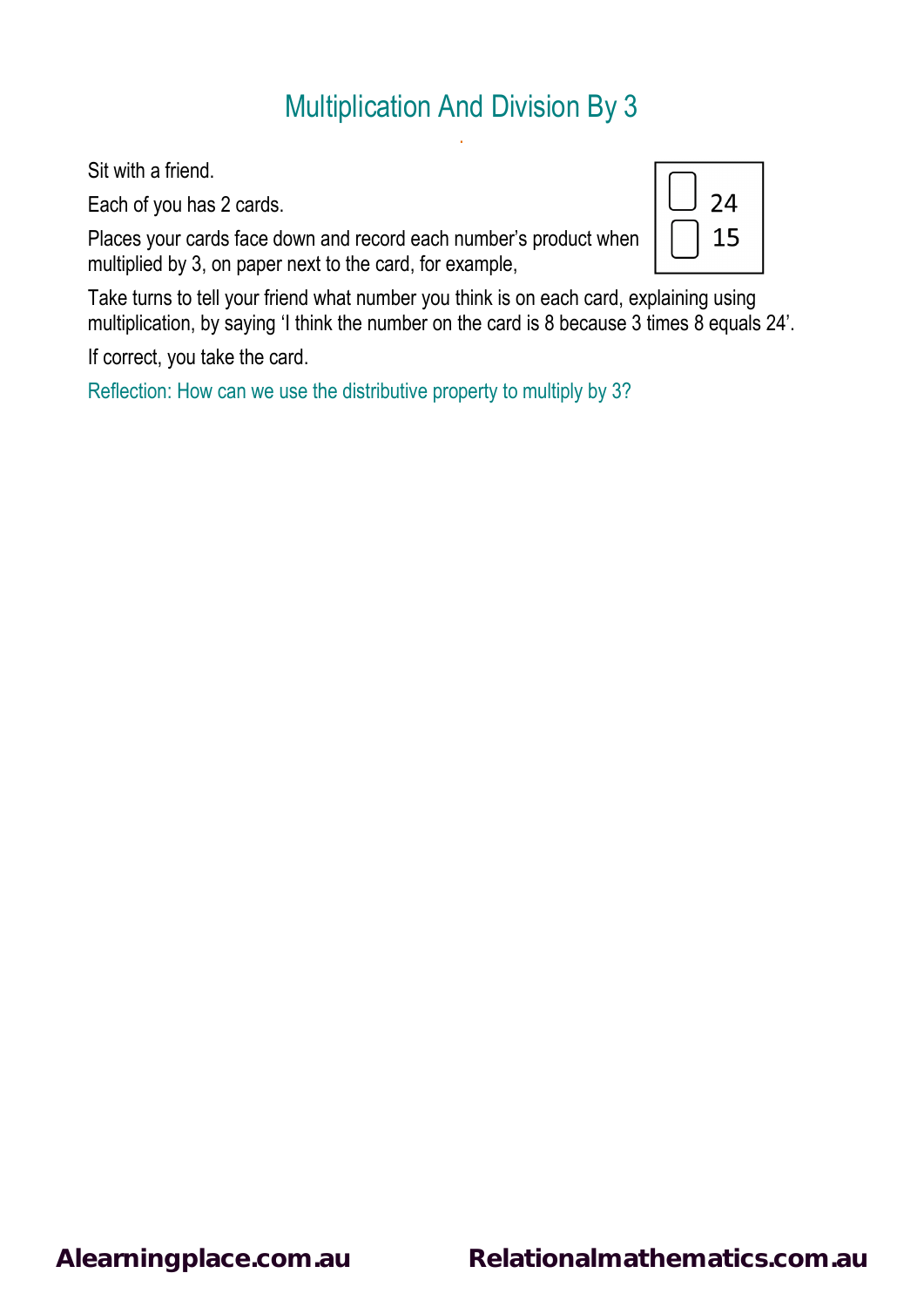Sit with a friend.

Each of you has 2 cards.

Places your cards face down and record each number's product when multiplied by 3 on paper next to the card, for example,



Take turns to tell your friend what number you think is on each card, explaining using division, by saying 'I think the number on the card is 8 because 24 divided by 3 equals 8'.

If correct, you take the card.

Reflection: How can we divide by 3 / third?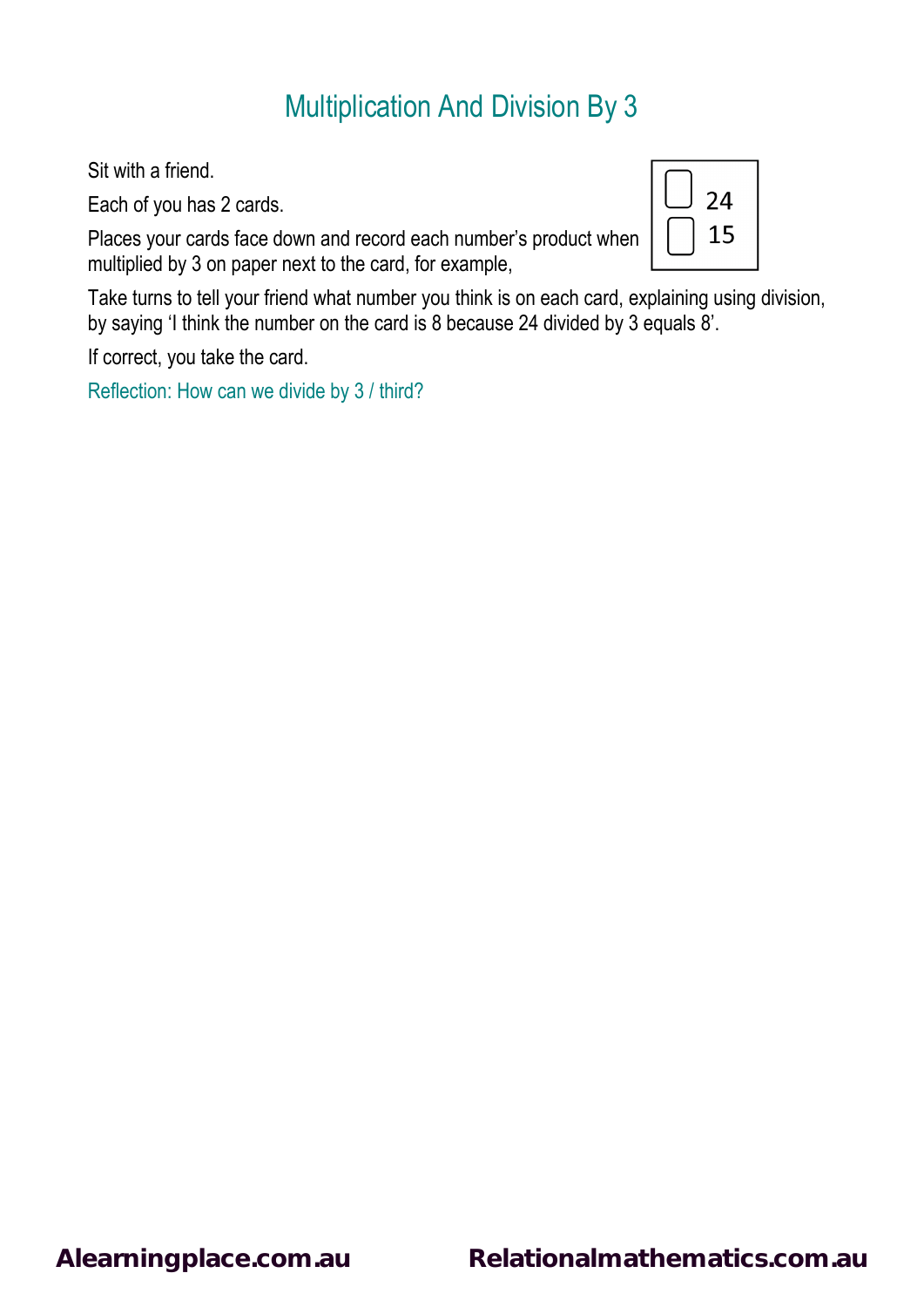.

Sit with a friend.

Lay out 5 cards in a row.

Take turns to secretly select cards and to name a number that, when divided by 3, gives that number as the quotient.

If you friend works out the quotient, they keep the card.

For example, you may secretly select 6 and say, 'When I divide 18 by 3, the quotient is this number'.

For example, you may secretly select 4 and 1 to make 41, and say, 'When I divide 123 by 3, the quotient is this number'.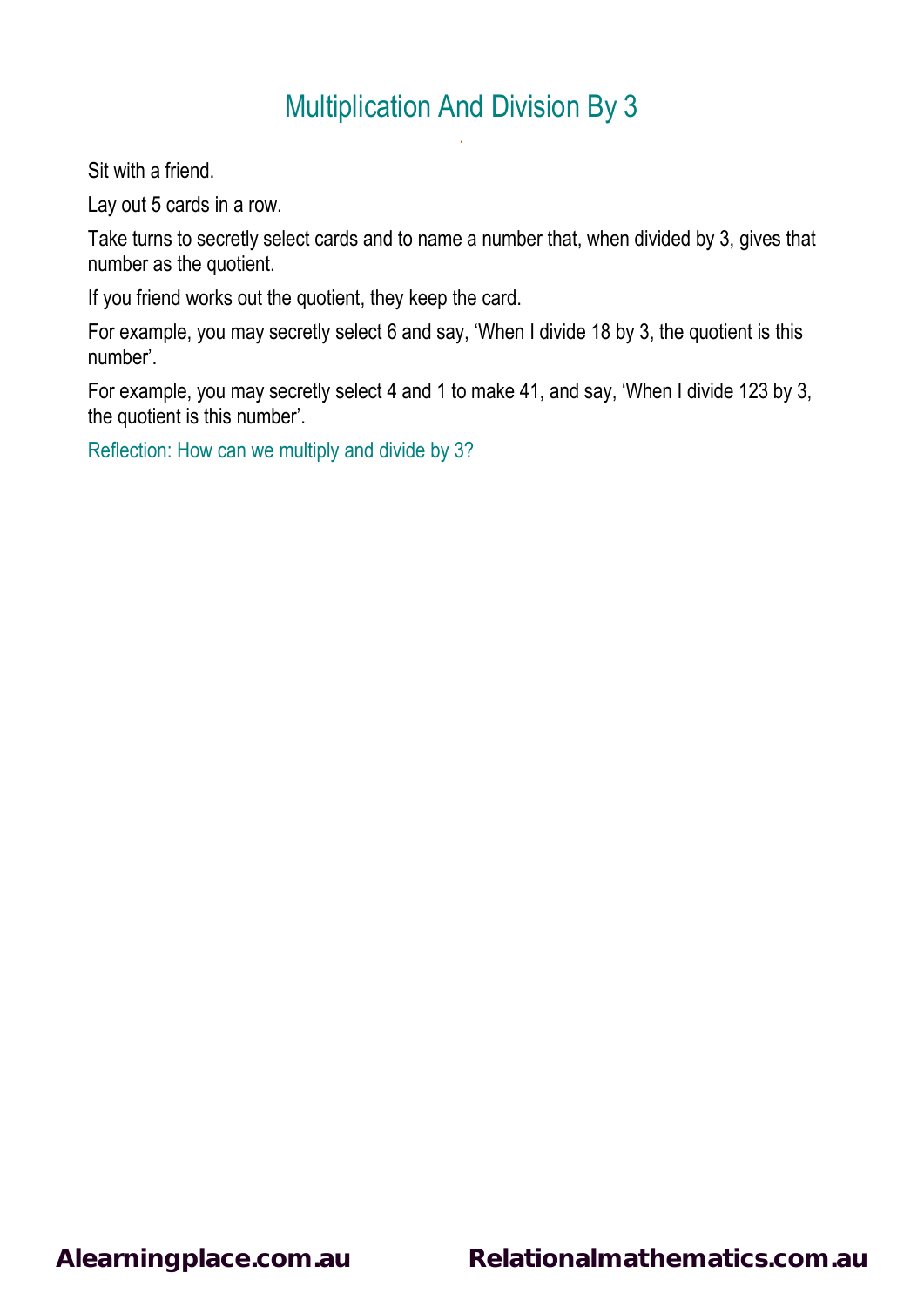Sit with a friend.

Lay out 5 cards in a row.

Take turns to secretly select cards.

Describe the number after it has been multiplied by 3.

For example, you may secretly select 8 and say, 'When my number is multiplied by 3, the product is 24'

For example, you may secretly select 4 and 1 to make 41 and say, 'When my number is multiplied by 3, the product is 123'.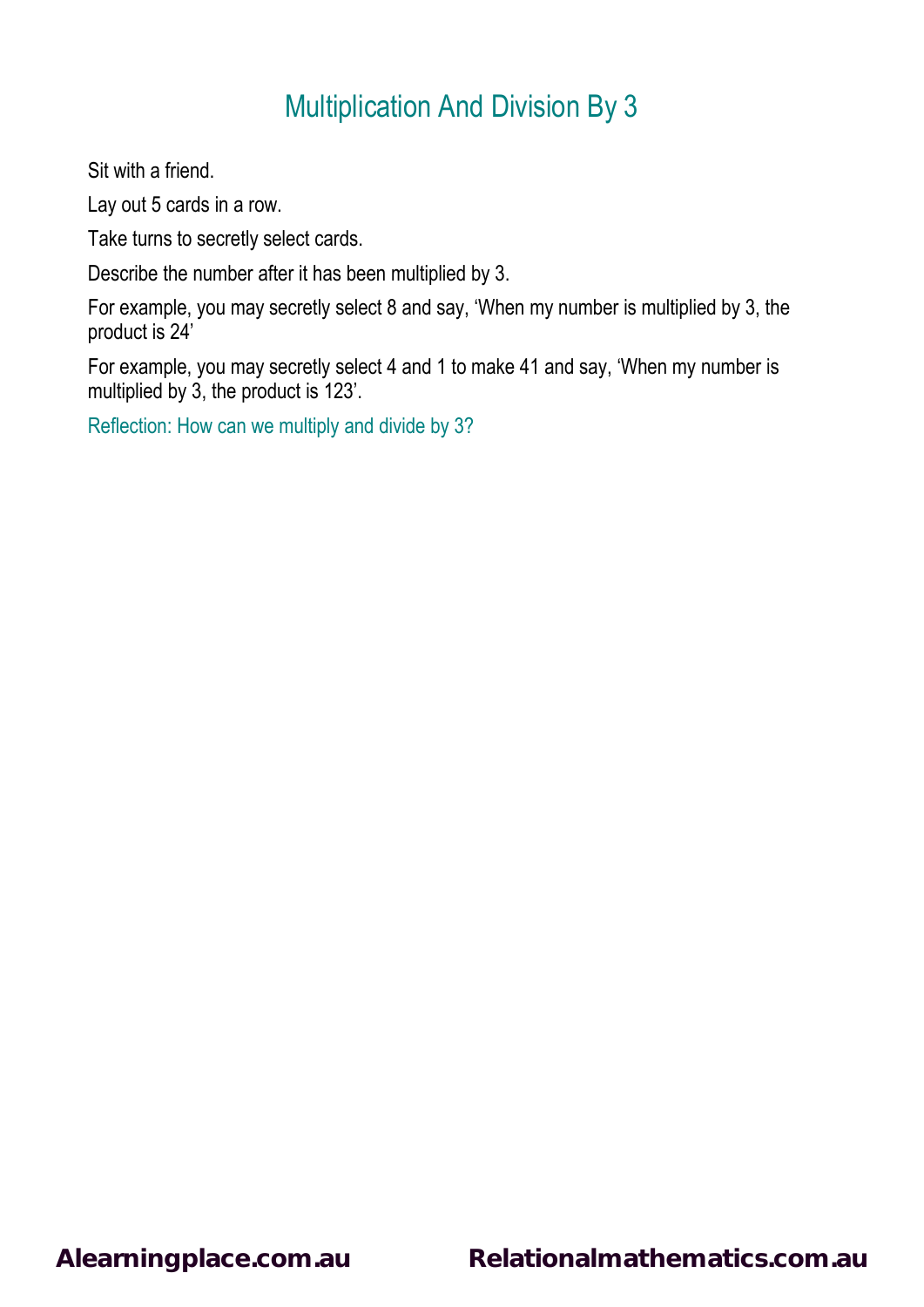Select a card to make single-digit numbers to multiply by 3.

Record the multiplication number sentence.

Use the commutative property to record another multiplication sentence.

Use the inverse relationship between multiplication and division to record 2 division number sentences.

For example, flip 6 and record  $6 \times 3 = 18$  and  $3 \times 6 = 18$ . Then record  $18 \div 3 = 6$  and  $18 \div 6 = 6$ 3.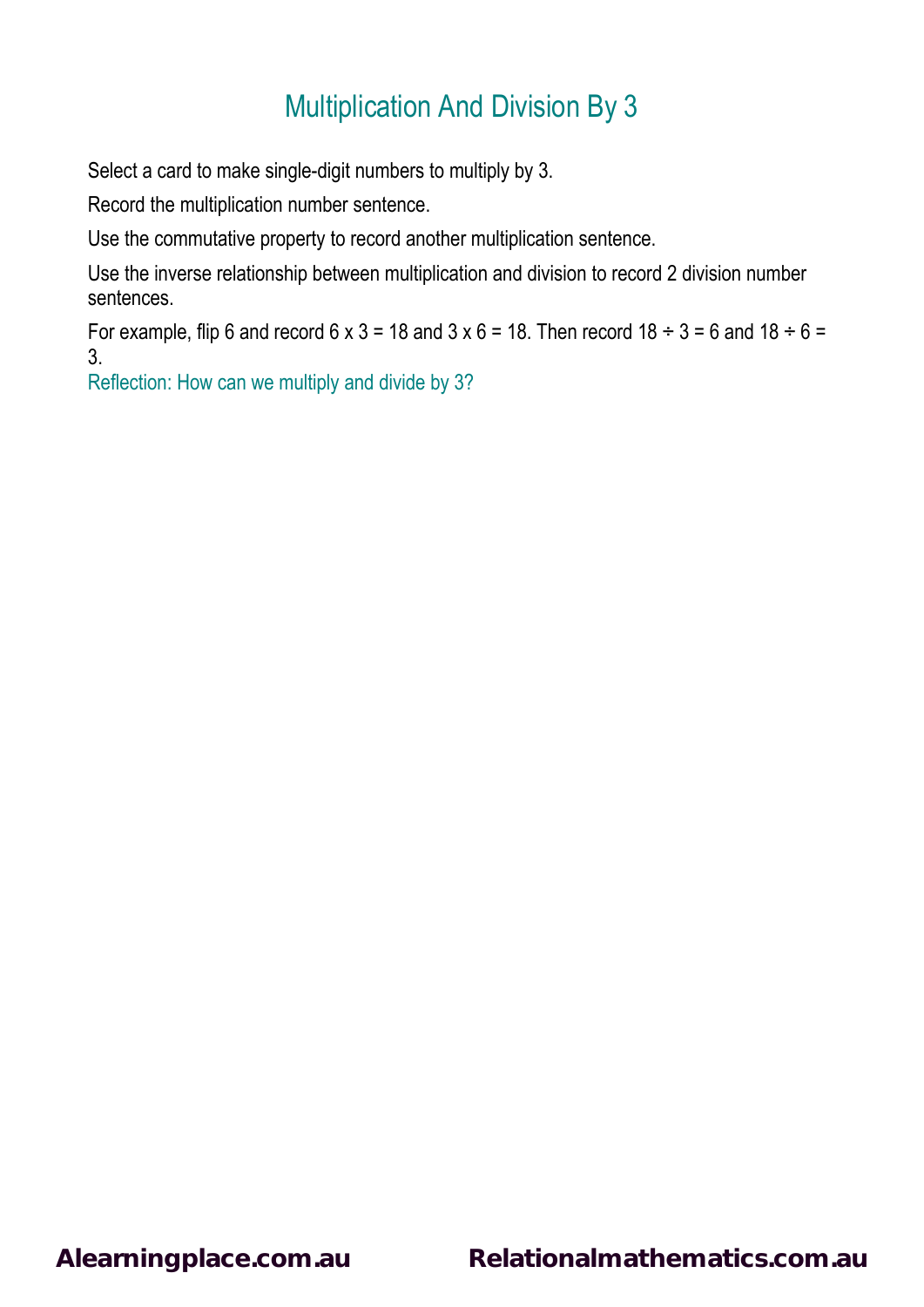Have a multiplication by single-digit numbers array and use it to recall multiples of 3 (tables!) through properties and relationships. This includes seeing the number of rows and the number in each row multiplicatively, and breaking the number of rows into smaller numbers of rows to allow for subitising.

For example, 3 x 6 could be represented using 2 sheets of card, to allow children to subitise, 3 rows of 3 plus 3 rows of 3, and to see 3 x 6 commutatively as 6 x 3.